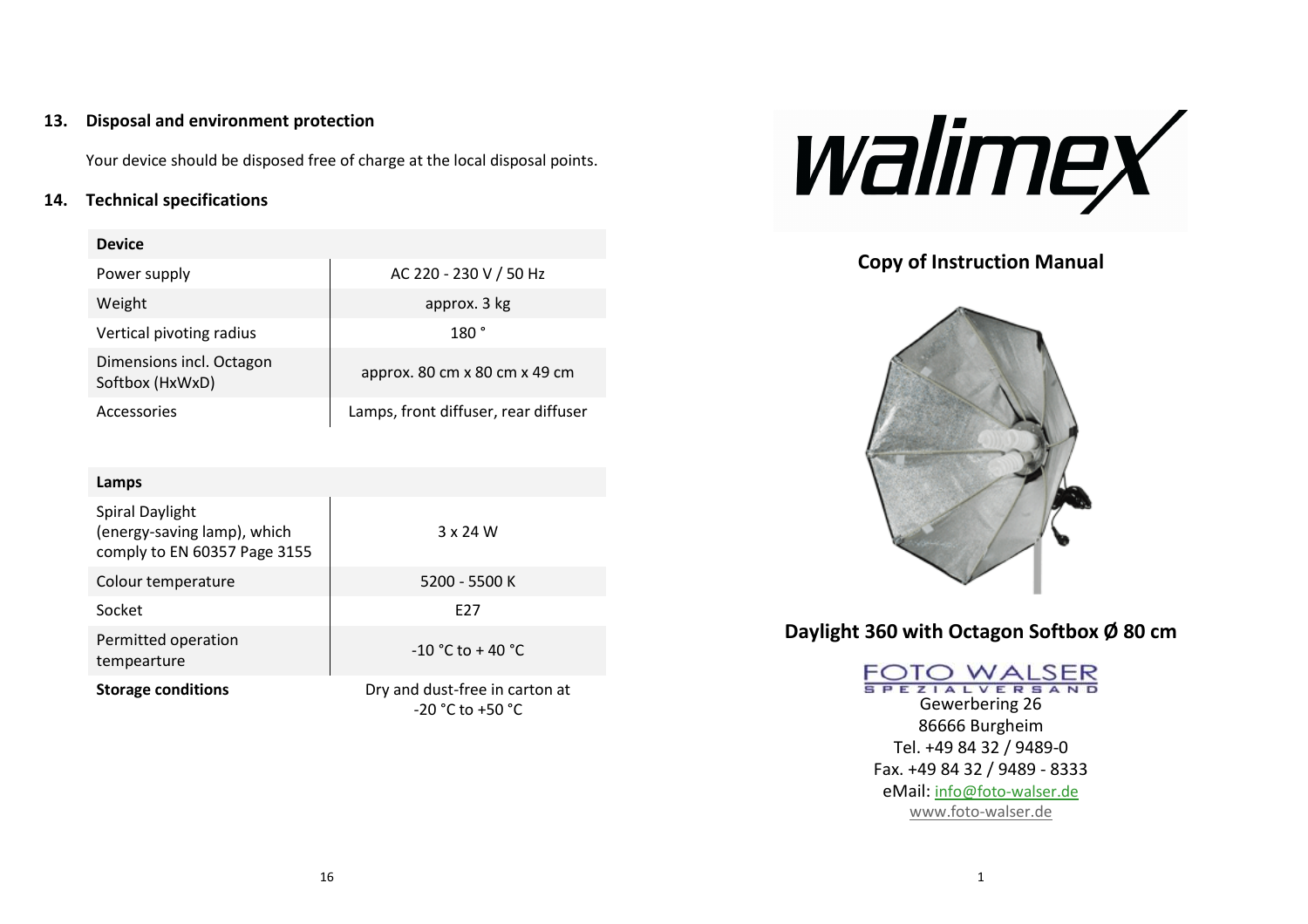#### **Content**

| $\mathbf{1}$ . |  |
|----------------|--|
| 11             |  |
| 1.2            |  |
| 2.             |  |
| з.             |  |
| 4.             |  |
| 5.             |  |
| 6.             |  |
| 6.1            |  |
| 6.2            |  |
| 6.3            |  |
| 6.4            |  |
| 7.             |  |
| 7.1            |  |
| 7.2            |  |
| 8.             |  |
| 9.             |  |
| 10.            |  |
| 10.1           |  |
| 10.2           |  |
| 10.3           |  |
| 11.            |  |
| 12.            |  |
| 13.            |  |
| 14.            |  |

| Daylight 360           | <b>Cleaning</b>                                                                                            |
|------------------------|------------------------------------------------------------------------------------------------------------|
| Housing                | Use a microfiber cloth to remove light and<br>stubborn dirt                                                |
| Lamps                  | Wipe off with dust brush or dry, soft cloth                                                                |
|                        | ADVICE:<br>Don't clean the lamps with water. Even<br>small residues on the lamps could lead to<br>bursting |
| <b>Octagon Softbox</b> | Use a microfiber cloth to remove light and<br>stubborn dirt                                                |

## 10.3 Change lamps

#### **WARNING**

 **Please just use lamps, which are conform with the required specifications. See** *Technical Specifications***.** 

1. Screw lamps out and in. See *Screw in and out of lamps*.

#### **11. Accessories and options**

You can find extensive accessories for your device in our webshop.

#### **12. Spare parts**

| Part of the device                  | Item number |
|-------------------------------------|-------------|
| Lamp (walimex Spiral Daylight 24 W) | 15336       |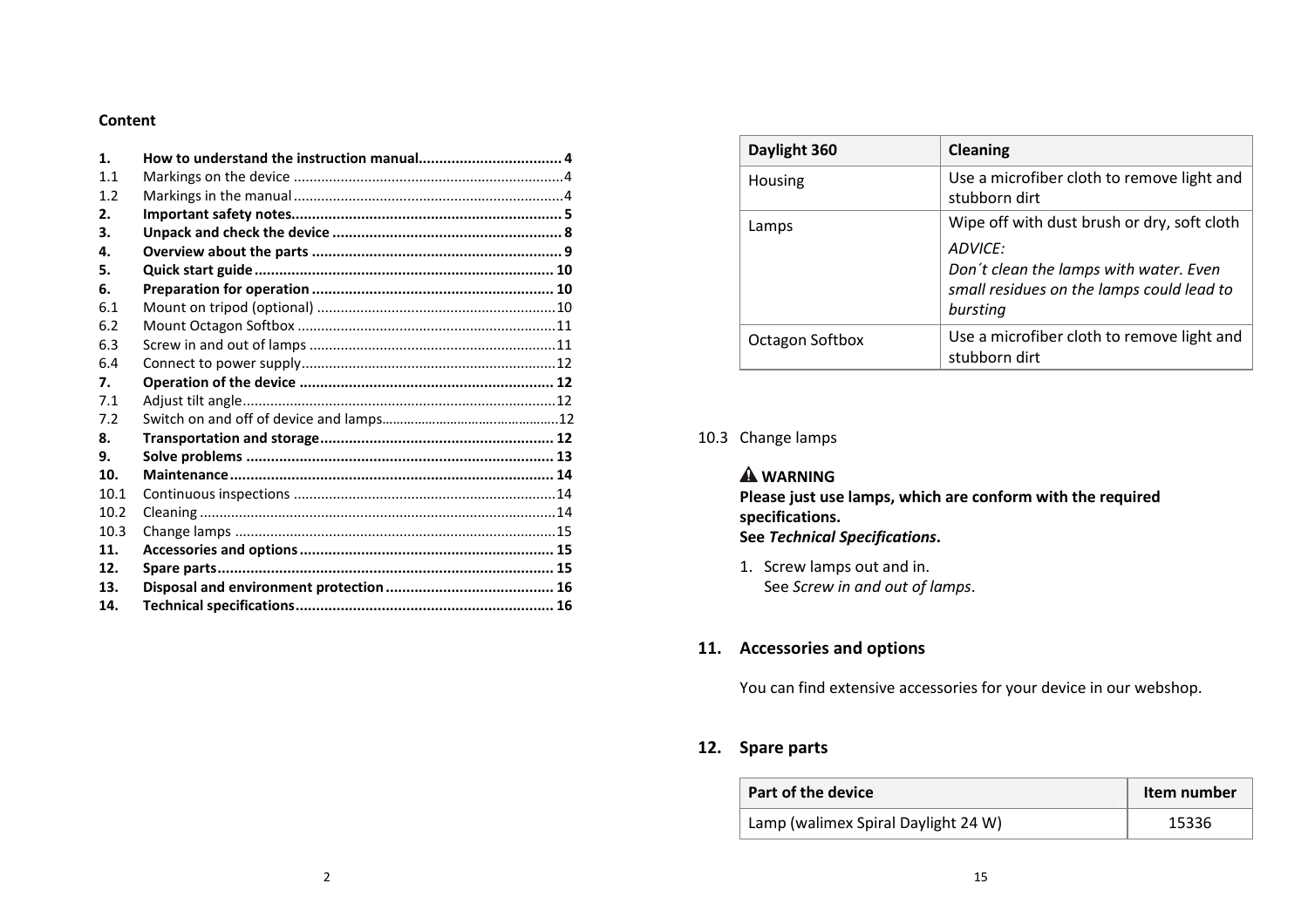#### **10. Maintenance**

# 10.1 Continuous inspections

| What you should do?                                                                                                                                                                                         | <b>Before every</b><br>operation | With every<br>change |
|-------------------------------------------------------------------------------------------------------------------------------------------------------------------------------------------------------------|----------------------------------|----------------------|
| Check all cables and plugs for damages<br>In case of damage:<br>A WARNING! Danger of electric shock<br>and fire through short-circuit. The device<br>should be repaired by an electrician<br>immediately    | x                                |                      |
| Check, if the lamps are screwed in firmly<br>In case of damage:<br>A WARNING! Danger of electric shock<br>and fire through short-circuit. The device<br>should be repaired by an electrician<br>immediately |                                  | x                    |
| Check, if the Octagon Softbox is mounted<br>correctly                                                                                                                                                       | x                                |                      |

## 10.2 Cleaning

## **WARNING**

 **Danger of cutting and splitting through breaking or bursting lamps Don´t let the lamps fall down.** 

**Don´t touch the lamp with bare hands. Just touch the lamp at the plastic socket or wear clean cotton gloves or use a clean cloth.** 

## **WARNING**

**Danger of electric shock** 

- − **The contact with moisture or water should be avoided.**
- − **Unplug the power cord before cleaning the device.**

*ADVICE: Just use the following specified cleaning supplies.*

Thank you very much for your confidence. We wish you much pleasure and success with your new device.

The walimex Daylight 360 with Octagon Softbox Ø 80 cm is a powerful, energy-saving continuous light, which is especially developed for ambitious beginners and professional users in film and studio photography.

The main features of your device as follows:

- − stable light with constant colour temperature
- −tiltable and rotatable socket, which fits on every common lamp tripod
- −very lightweight
- Octagon Softbox approx. Ø 80cm
- − reduced heat development through cold light source

# $\blacktriangle$

- − **Please read these instructions carefully before using your device for the first time. It includes everything you need to know to avoid physical injuries and damages.**
- −**Please pay attention to all safety notes in this instruction manual.**
- − **Please keep this manual safe. In case of selling or leaving the device to other persons, please don´t forget to hand this manual over as well.**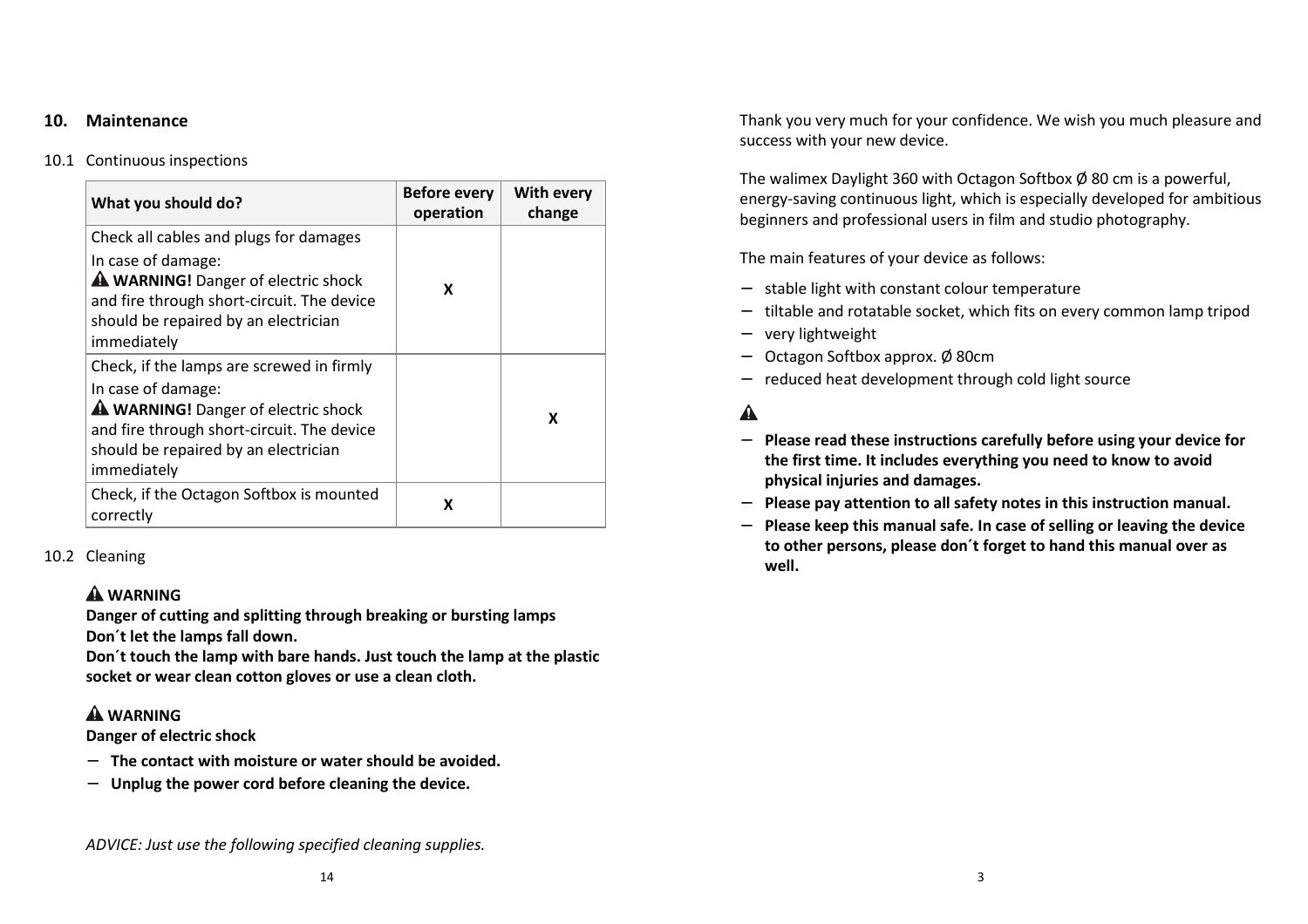#### **1.How to understand the instruction manual**

1.1Markings on the device



This marking mean, that your device meets the safety requirements of all relevant European Directives.

This marking mean, that your device should be disposed in the local disposal points.

1.2Markings in the manual

| <b>Marking</b>   | <b>Meaning</b>                                                                                               |
|------------------|--------------------------------------------------------------------------------------------------------------|
|                  | Indicates the handling and consequences of safety<br>notes.                                                  |
| <b>A</b> WARNING | Indicates a hazardous situation, which, if not<br>avoided, could result in a serious injury or death.        |
| <b>A CAUTION</b> | Indicates a hazardous situation, which, if not<br>avoided, may result in minor or moderate injury.           |
| ADVICF:          | Indicates potentially physical damages and other<br>important information in connection with your<br>device. |

- 2. Let the device cool down completely. **WARNING!** Danger of burning through hot parts. Let the device cool down completely.
- 3. Screw out lamp and store it securely. See *Screw in and out of lamps*.
- 4. Demount power cord.
- 5. Clean the device if necessary. See *Cleaning*.
- 6. Demount Octagon Softbox.
- 7. Put the device and all demounted elements in one carton and carry and store them according to the requirements in the technical specifications. See *Technical specifications.*
- **9.Solve problems**

| Problem                                       | Possible reason                                      | Remedy                                              |
|-----------------------------------------------|------------------------------------------------------|-----------------------------------------------------|
| Device is switched on,<br>but has no function | Power cord is not<br>plugged or plugged<br>incorrect | Plug in the power<br>cord correctly                 |
| Lamps do not light up                         | Micro-fuse is defect                                 | Change micro-fuse,<br>see Change micro-<br>fuse     |
|                                               | Lamps are switched<br>off                            | Switch on lamps, see<br>Screw in and out of<br>lamp |
|                                               | Lamps are not<br>screwed in firmly                   | Screw the lamp more<br>firmly into the socket       |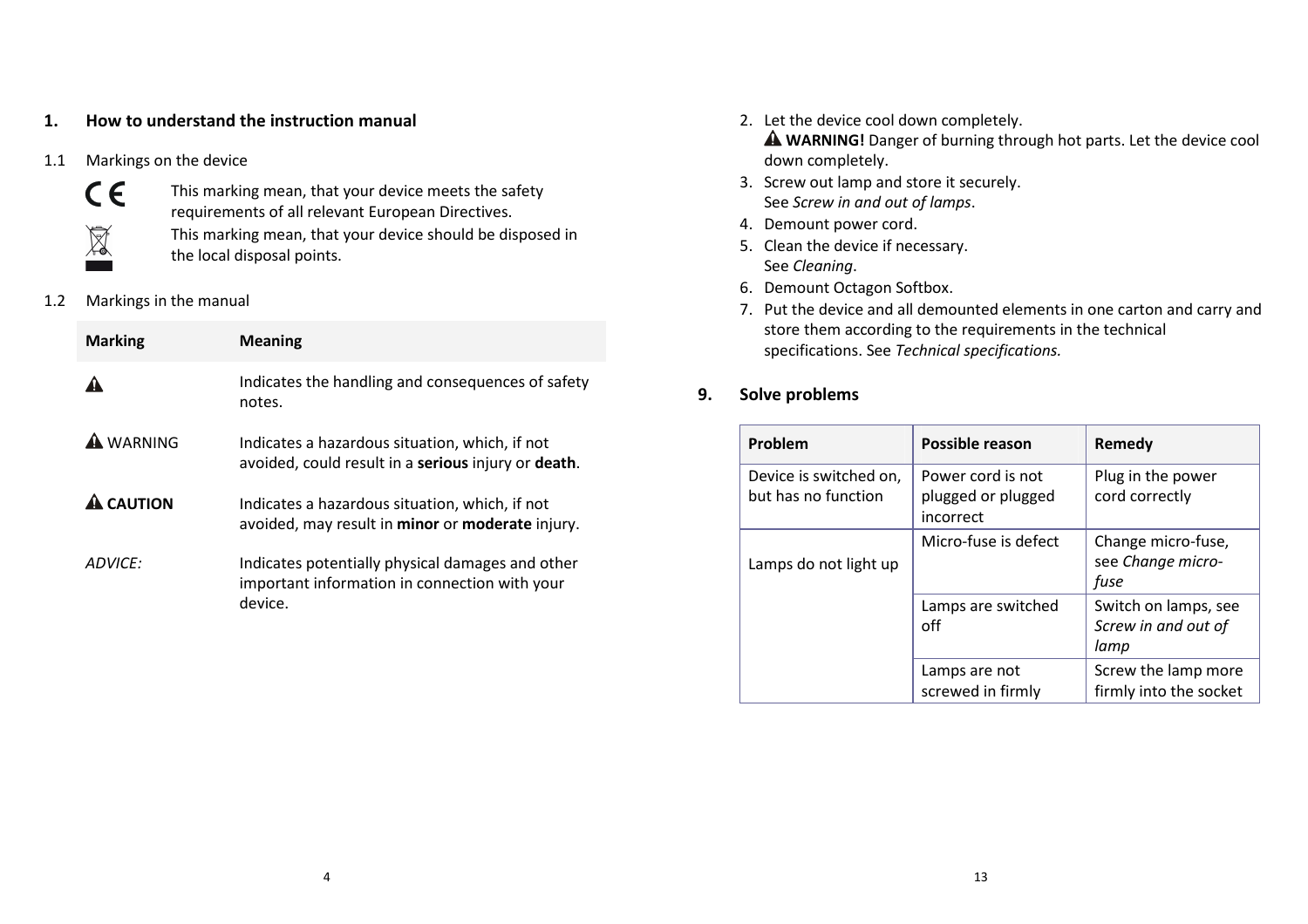6.4Connect to power supply

/ 9489-0.

- 1. Switch off device. See *Switch on and off of the device*.
- 2. Compare the local power supply with the connected load of the device. See *Technical specifications*. If the values differ, please contact *info@foto-walser.de* or tel. +49 84 32
- 3. Connect the power cord with the socket on the device and with the power socket.

#### **7.Operation of the device**

- 7.1 Adjust tilt angle
	- 1. Open tilt lever.
	- 2. Adjust the required tilt angle.
	- 3. Tighten tilt lever.
- 7.2Switch the device and lamp on and off

The lamps can be switched on and off through the On/Off tappet switch.

- 1. Switch on device and lamp: Set On/Off tappet switch on I. The lamps light up.
- 2. Switch off device and lamp: Set On/Off tappet switch on O. The lamps will go out.

#### **8.Transportation and storage**

1. Switch off device. See *Switch on and off of the device*.

#### **2.Important safety notes**

#### **WARNING**

**Risk of eye injury** 

**The optical radiation of the lamps could blind your eyes and lead to afterimages, if persons and animals look into the lamp directly. This could lead to injuries. Please avoid persons and animals looking into the flash directly.** 

## **WARNING**

**Danger of crashing, entrapment and fire through the falling down of the device** 

**The weight of the device is approx. 3 kg.** 

- − **Make sure, that the device is always positioned tilt and skid resistant and stored securely.**
- − **Keep out of reach of children and animal. They could overturn the device.**
- − **Avoid placing cables where they can be tripped over. The device could be overturned.**

## **WARNING**

**Danger of electric shock, burn hazard** 

**Please note, that the device is still connected with the supply voltage even if it is switched off. Just after disconnecting the device from the power supply through pulling out the power cable, the device is actually de-energized.** 

- − **Switch off your device when it is not in use.**
- − **Switch off your device before mounting and maintenance and disconnect from power supply.**
- −**Protect your device against unintended switching-on.**
- −**Unplug the power cord, if the flash is not in use for a long time.**

## **WARNING**

**Danger of electric shock, fire through short-circuit A short-circuit could be caused through defect cables and through**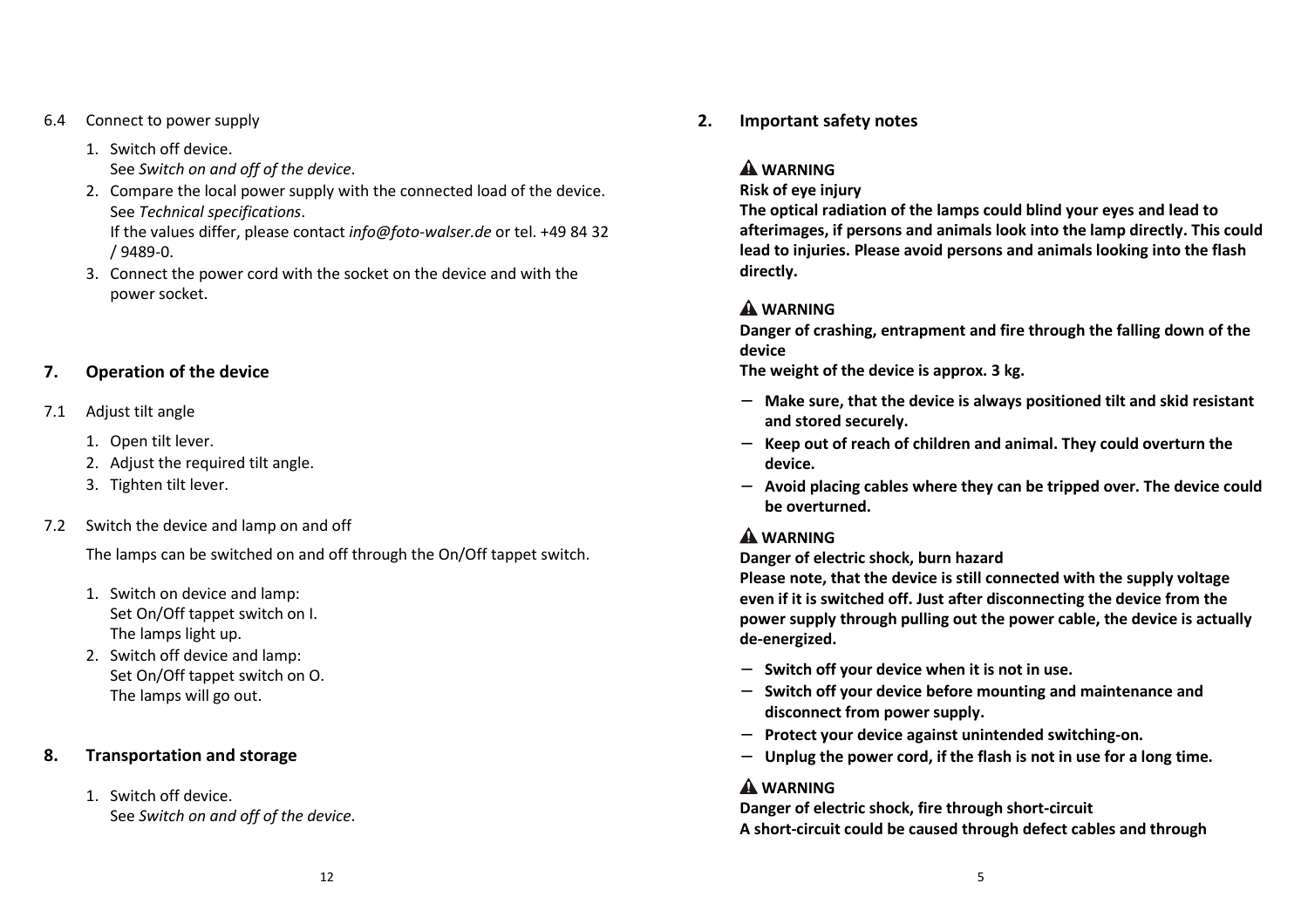**humidity or moisture. A short-circuit can warm up the conductors, so that there isolation will melt or even melt thoroughly. This could lead to fire.** 

- − **Please just use the original cables, which are included in delivery. They are aligned for your device and guarantee the necessary safety for you and your device.**
- **Don´t operate the device with wet hand or feet.**
- −**Operate the device only in dry rooms.**
- −**Don´t operate the device outdoors.**
- **Please only follow this instruction manual for cleaning the device.**
- − **Make sure, that cables and conductors won´t be damaged. Damages could be caused through heat impact, chemical influence or through mechanical impacts as rubbing, bending, tearing, rolling over or nibbling animals.**
- − **Prevent your device for falling-off. In case of falling-off, please let an electrician check the device before switching on again.**
- − **If your device should be damaged or defect or if you notice a burning smell:**

**Disconnect the power supply by pulling out the power cord immediately. Never operate your device with damaged housing, damaged reflector, defect lamps or damaged power cord. Don´t open the device. Never repair the device on your own. The device should only be repaired by electricians.** 

- − **Please follow this instruction manual for maintaining your device.**
- − **Please just use spare parts, which are conform to the required specifications.**

**See** *Technical Specifications***.** 

## **WARNING**

**Fire danger through overheating** 

**The device can overheat, if you operate it with covered ventilation slots. The accessories can overheat, if it does not comply with the necessary specifications.** 

 **The device itself, accessories and easily inflammable materials in close distance could catch fire.** 

- 6.2 Mount Octagon Softbox
	- 1. Put the Octagon Softbox cover over the Daylight.
	- 2. Insert the rods in the provided holes at the lamp ring.



- 3. Insert the rods in the lugs at the edges of the
	- Octagon. The black lug can be opened as to facilitate the tension and in the end it should be closed sturdily. The Softbox cover can be tightened through the lugs on the device.
- 4. After mounting the lamps, see *Screw in and out of lamps*, you can attach the rear diffuser on the Velcro fastener.
- 5. Put the front diffuser over the Octagon Softbox.



## **WARNING**

 **Danger of cutting and splitting through breaking or bursting lamp Don´t let the lamp fall down.** 

 **Don´t touch the lamps with bare hands. Just touch the lamp at the plastic socket or wear clean cotton gloves or use a clean cloth.** 

#### *ADVICE:*

*Possible discolouration through burn marks on the lamps*.

1. Switch off device.

See *Switch device on and off*.

- 2. Disconnect from power supply: Plug out power cord.
- 3. Let the device cool down.

**A** CAUTION! Danger of burning on the lamps. Let the device cool down for approx. 15 minutes.

4. Screw in lamps:

Screw in lamps carefully.

 WARNING! Danger of electric shock. Always screw in all three lamps as to avoid touching in the sockets, when the device is switched on.

5. Screw out lamps:

Screw out lamps carefully and store them securely.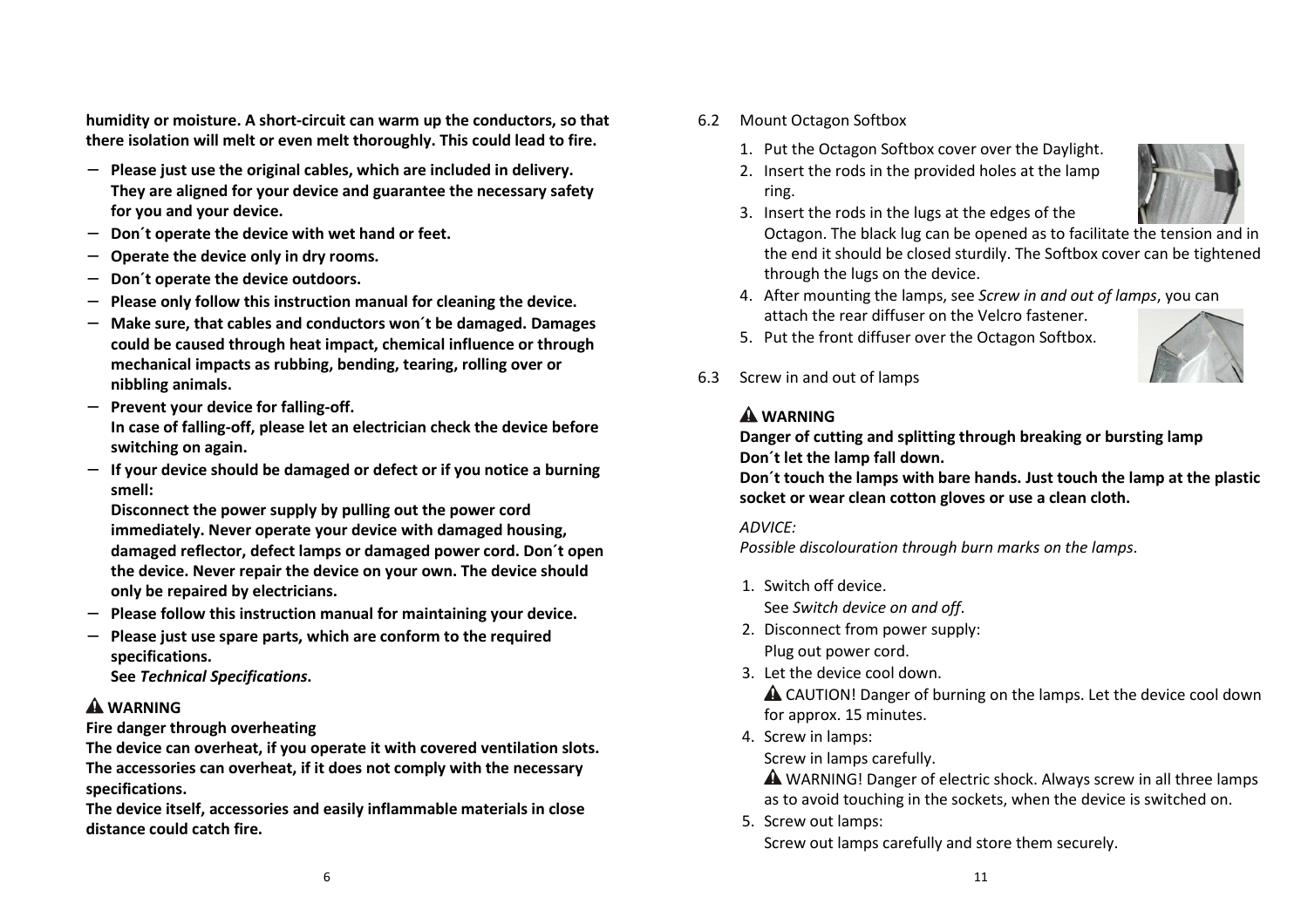#### **5.Quick start guide**

#### *ADVICE:*

 *The detailed instruction for the following operations can be found in the respective chapters in this instruction manual.* 

*Keep the sequences of the following operation steps when using the device for the first time to avoid damages on the device.* 

## **WARNING**

#### **Please note the safety notes in the respective chapters throughout operation.**

- Mount the device on a tripod (optional).
- Mount Octagon Softbox.
- Screw in lamps.
- Adjust tilt angle.
- Connect to power supply.
- Switch device and lamps on/off.

#### **6.Preparation for operation**

6.1Mount the device on a tripod (optional)

*ADVICE:* 

*Please note the user information of the tripod manufacturer.*

#### **WARNING**

 **Select a tripod of suitable weight and dimensions. See** *Technical Specifications***.** 

**Make sure, that the tripod with the mounted device has a tilt and skid resistant stand.** 

- 1. Loose locking knurl.
- 2. Mount the device on the tripod.
- 3. Tighten locking knurl.
- 
- 
- 

- 
- 

- Please just use accessories and spare parts, which are conform to the<br>required specifications.<br>See *Technical Specifications*.<br>- Lamps, which are damaged or deformed through heat, should be<br>exchanged immediately.<br>- Remo